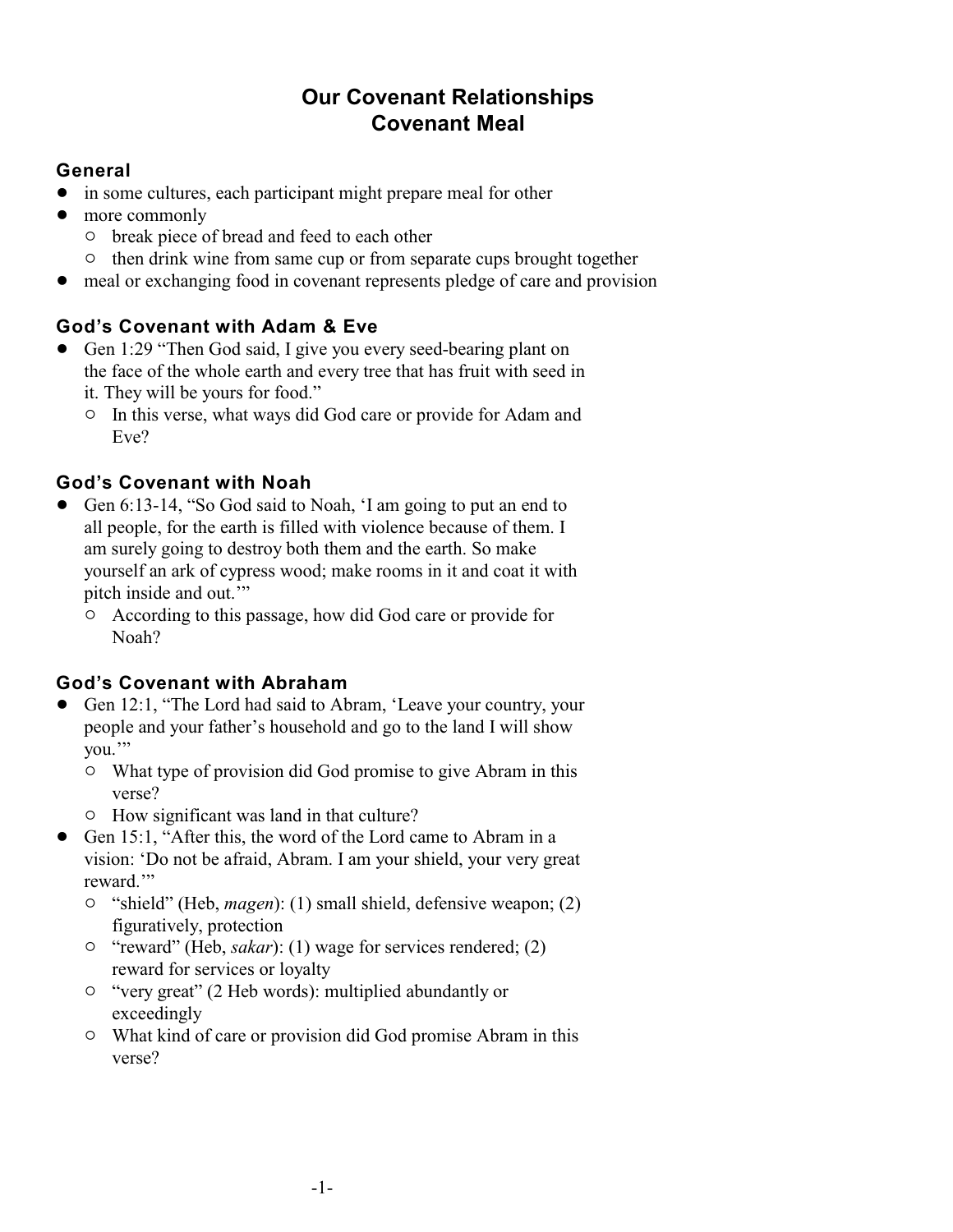### **God's First Covenant with Israel**

 $\bullet$  Ex 24:8-11

<sup>8</sup> Moses then took the blood, sprinkled it on the people and said, "This is the blood of the covenant that the Lord has made with you in accordance with all these words."

<sup>9</sup> Moses and Aaron, Nadab and Abihu, and the seventy elders of Israel went up  $10$  and saw the God of Israel. Under his feet was something like a pavement made of sapphire, clear as the sky itself.

 $11$  But God did not raise his hand against these leaders of the Israelites; they saw God, and they ate and drank.

- $\circ$  Who were these people and why was it significant they met with God?
- $\circ$  What is the significance of them eating and drinking in God's presence?

#### **God's Second Covenant with Israel**

- Deut 16:16, "Three times a year all your men must appear before the Lord your God at the place he will choose: at the Feast of Unleavened Bread, the Feast of Weeks and the Feast of Tabernacles."
	- $\circ$  Does this relate to covenant meal? Explain.

#### **David and Jonathan's Covenant**

! no scriptural reference to covenant meal or pledge of care and provision

#### **God's Covenant with David**

• aside from covenant blessings, no covenant meal or pledge of care and provision

#### **God's New Covenant with Christians**

- Mt 26:26-28, "While they were eating, Jesus took bread, gave thanks and broke it, and gave it to his disciples, saying, "Take and eat; this is my body." Then he took the cup, gave thanks and offered it to them, saying, "Drink from it, all of you. This is my blood of the covenant, which is poured out for many for the forgiveness of sins."
- $\bullet$  1 Co 10:16-17, "Is not the cup of thanksgiving for which we give thanks a participation in the blood of Christ? And is not the bread that we break a participation in the body of Christ? Because there is one loaf, we, who are many, are one body, for we all partake of the one loaf."
- $\bullet$  1 Co 11:23-30

 $23$  For I received from the Lord what I also passed on to you: The Lord Jesus, on the night he was betrayed, took bread,  $^{24}$  and when he had given thanks, he broke it and said, "This is my body, which is for you; do this in remembrance of me."  $25$  In the same way, after supper he took the cup, saying, "This cup is the new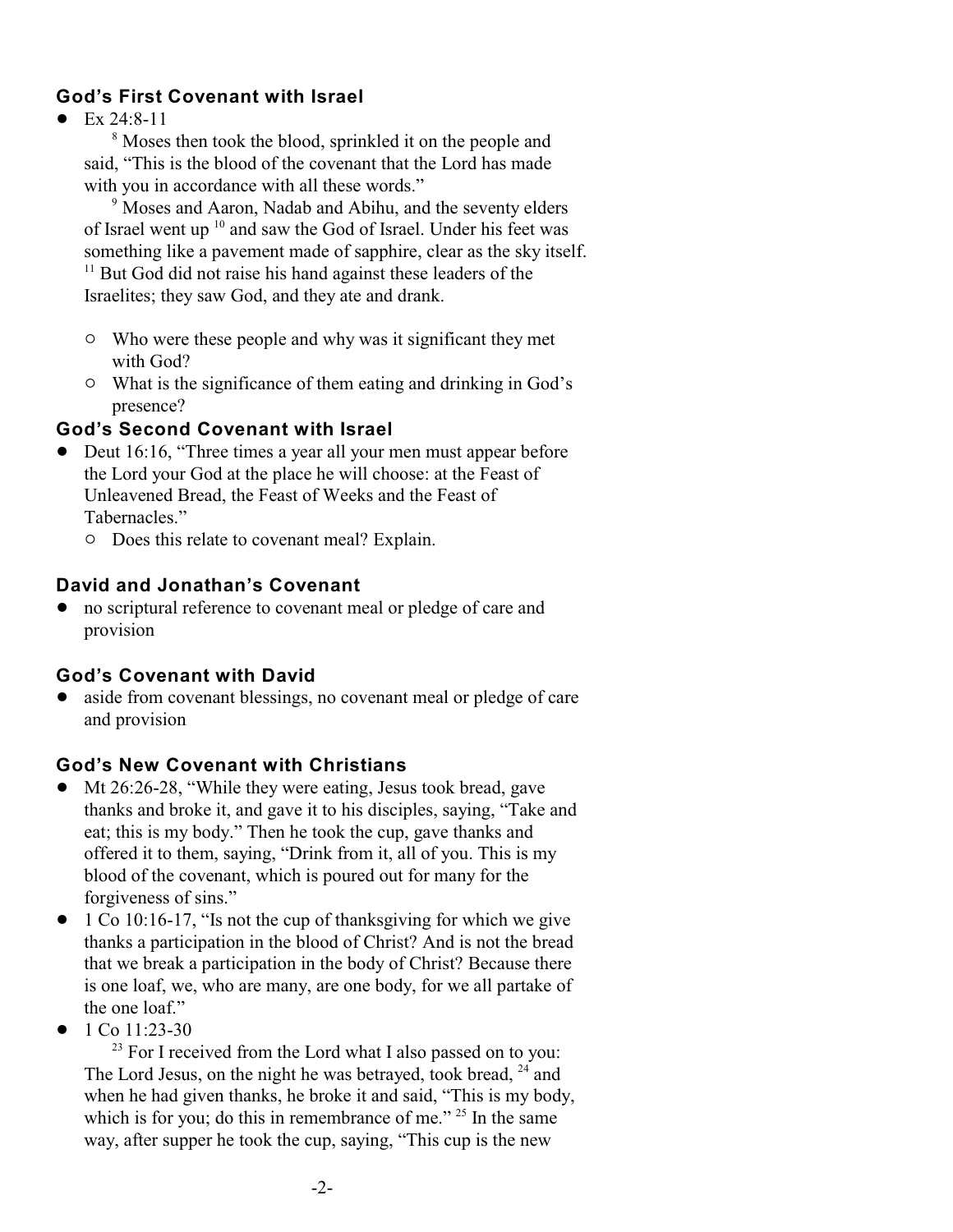covenant in my blood; do this, whenever you drink it, in remembrance of me." <sup>26</sup> For whenever you eat this bread and drink this cup, you proclaim the Lord's death until he comes.

 $27$  Therefore, whoever eats the bread or drinks the cup of the Lord in an unworthy manner will be guilty of sinning against the body and blood of the Lord.  $28$  A man ought to examine himself before he eats of the bread and drinks of the cup.  $^{29}$  For anyone who eats and drinks without recognizing the body of the Lord eats and drinks judgment on himself.  $30$  That is why many among you are weak and sick, and a number of you have fallen asleep.

- $\circ$  What significance does communion service have to your relationship with God?
- " v 27, "unworthy manner" (Gk: *anaxios*): (1) unworthily (regarding merit); (2) improperly
- $\circ$  What does the context say it means to participate "in an unworthy manner" (vv 28-29)?
- $\circ$  What is the "body of the Lord" (v 29)?
- $\circ$  stern warnings:
	- v 27: "whoever eats the bread or drinks the cup of the Lord in an unworthy manner will be guilty"
	- v 29: "eats and drinks judgment on himself"
- $\circ$  What part of the covenant does this sound like: terms, blessings, curses, sacrifice, etc.?
- Mt 6:25-33

<sup>25</sup> "Therefore I tell you, do not worry about your life, what you will eat or drink; or about your body, what you will wear. Is not life more important than food, and the body more important than clothes?  $2^6$  Look at the birds of the air; they do not sow or reap or store away in barns, and yet your heavenly Father feeds them. Are you not much more valuable than they?  $27$  Who of you by worrying can add a single hour to his life?

 $28$  "And why do you worry about clothes? See how the lilies of the field grow. They do not labor or spin.  $^{29}$  Yet I tell you that not even Solomon in all his splendor was dressed like one of these.<sup>30</sup> If that is how God clothes the grass of the field, which is here today and tomorrow is thrown into the fire, will he not much more clothe you, O you of little faith?  $31$  So do not worry, saying, 'What shall we eat?' or 'What shall we drink?' or 'What shall we wear?' <sup>32</sup> For the pagans run after all these things, and your heavenly Father knows that you need them.  $33$  But seek first his kingdom and his righteousness, and all these things will be given to you as well.

- ! 1 Pet 5:7, "Cast all your anxiety on him because he cares for you." <sup>o</sup> Why does God commit himself to caring and providing for us?
- ! How can we possibly care for God and provide for him?
- Mt 6:33, "But seek first his kingdom and his righteousness . . . ."
	- " "seek" (Gk, *zeteo*) common word used 117 times in NT
	- <sup>o</sup> "first" (Gk, *protos*): like English meaning: before others,